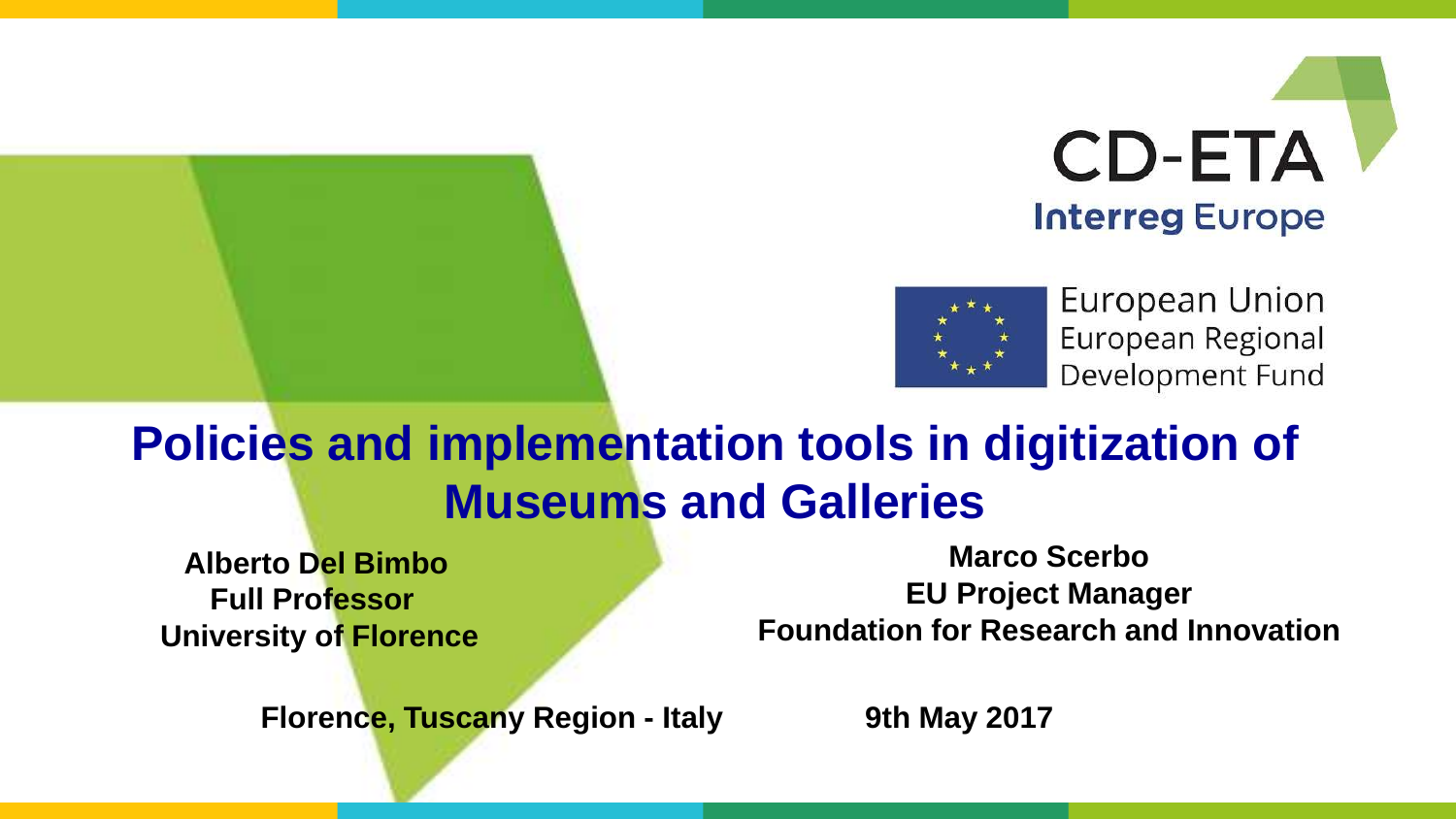## **ROP – ERDF 2014-2020 (measure 6.7.1)**

| <b>OBJECTIVE /</b><br><b>EXPECTED</b><br><b>IMPACT</b>                                                                                          | <b>EXPECTED</b><br><b>IMPACT AT</b><br><b>REGIONAL</b><br><b>LEVEL</b>                                                                                                                   | <b>RESULT</b><br><b>INDICATORS</b>                                                                                                     | <b>REFERENCE</b><br><b>ACTION</b>                                                                                                                                                                                                                                 | <b>MAIN</b><br><b>TECHNICAL</b><br><b>FEATURES OF</b><br><b>THE ACTION</b>                                                                                                                                                                                                                | <b>OUTPUT</b><br><b>INDICATORS</b>                                                                                                                                                                                                       |
|-------------------------------------------------------------------------------------------------------------------------------------------------|------------------------------------------------------------------------------------------------------------------------------------------------------------------------------------------|----------------------------------------------------------------------------------------------------------------------------------------|-------------------------------------------------------------------------------------------------------------------------------------------------------------------------------------------------------------------------------------------------------------------|-------------------------------------------------------------------------------------------------------------------------------------------------------------------------------------------------------------------------------------------------------------------------------------------|------------------------------------------------------------------------------------------------------------------------------------------------------------------------------------------------------------------------------------------|
| Improvement of<br>the conditions of<br>standard supply<br>and<br>use of cultural<br>heritage<br>in the main areas<br>of touristic<br>attraction | Increase the<br>attractiveness of<br>the cultural<br>heritage<br>(museums and<br>major cultural<br>attractors)<br>improving<br>conditions for<br>supply and use<br>of reference<br>areas | Number of<br>visitors in the<br>public and non-<br>public institutions<br>(in thousands)<br>per institute<br>(Source Istat-<br>Mibact) | 6.7.1<br>Action aimed to<br>the protection,<br>enhancement<br>and networking<br>of cultural<br>heritage, tangible<br>and intangible, of<br>the catchment<br>areas of strategic<br>importance such<br>as to consolidate<br>and promote<br>development<br>processes | <b>Types of</b><br><b>interventions</b><br>Support for<br>operations of<br>preserving and<br>enhancing the<br>cultural heritage<br>and museums<br><b>Beneficiaries</b><br>local authorities,<br>associations,<br>foundations;<br>Park authorities,<br>religious and<br>moral authorities. | 1) Growth of the<br>expected number<br>of visits to natural<br>and cultural<br>heritage sites and<br>places of<br>attraction<br>receiving support<br>2) Number of<br>activated services<br>(Design and<br>implementation<br>of services) |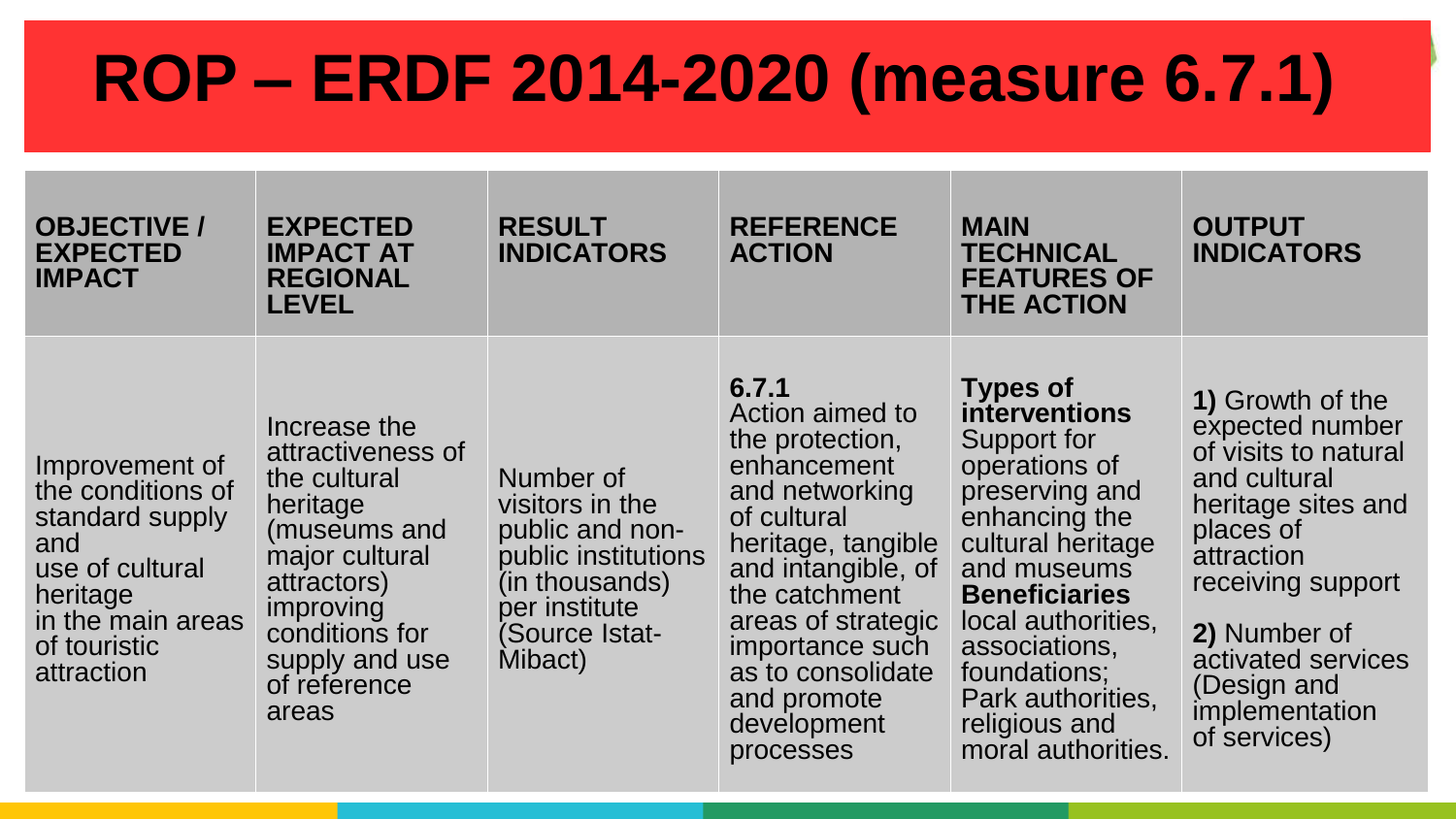## **ROP – ERDF 2014-2020 (measure 6.7.2)**

| <b>OBJECTIVE /</b><br><b>EXPECTED</b><br><b>IMPACT</b>                                                                                          | <b>EXPECTED</b><br><b>IMPACT AT</b><br><b>REGIONAL</b><br><b>LEVEL</b>                                                                                                                   | <b>RESULT</b><br><b>INDICATORS</b>                                                                                                     | <b>REFERENCE</b><br><b>ACTION</b>                                                                                                                                                                                                                               | <b>MAIN</b><br><b>TECHNICAL</b><br><b>FEATURES OF</b><br><b>THE ACTION</b>                                                                                                                                           | <b>OUTPUT</b><br><b>INDICATORS</b>                                                                                                                                                                                                       |
|-------------------------------------------------------------------------------------------------------------------------------------------------|------------------------------------------------------------------------------------------------------------------------------------------------------------------------------------------|----------------------------------------------------------------------------------------------------------------------------------------|-----------------------------------------------------------------------------------------------------------------------------------------------------------------------------------------------------------------------------------------------------------------|----------------------------------------------------------------------------------------------------------------------------------------------------------------------------------------------------------------------|------------------------------------------------------------------------------------------------------------------------------------------------------------------------------------------------------------------------------------------|
| Improvement of<br>the conditions of<br>standard supply<br>and<br>use of cultural<br>heritage<br>in the main areas<br>of touristic<br>attraction | Increase the<br>attractiveness of<br>the cultural<br>heritage<br>(museums and<br>major cultural<br>attractors)<br>improving<br>conditions for<br>supply and use<br>of reference<br>areas | Number of<br>visitors in the<br>public and non-<br>public institutions<br>(in thousands)<br>per institute<br>(Source Istat-<br>Mibact) | 6.7.2<br>Action aimed to<br>support the<br>dissemination of<br>knowledge and<br>use of cultural<br>heritage, tangible<br>and intangible,<br>through the<br>creation of<br>services and / or<br>innovative<br>systems and the<br>use of advanced<br>technologies | <b>Types of</b><br><b>interventions</b><br>Establishment of<br>an information<br>system on line of<br>the great<br>museum<br>attractors and its<br>thematic network<br><b>Beneficiaries</b><br><b>Tuscany Region</b> | 1) Growth of the<br>expected number<br>of visits to natural<br>and cultural<br>heritage sites and<br>places of<br>attraction<br>receiving support<br>2) Number of<br>activated services<br>(Design and<br>implementation<br>of services) |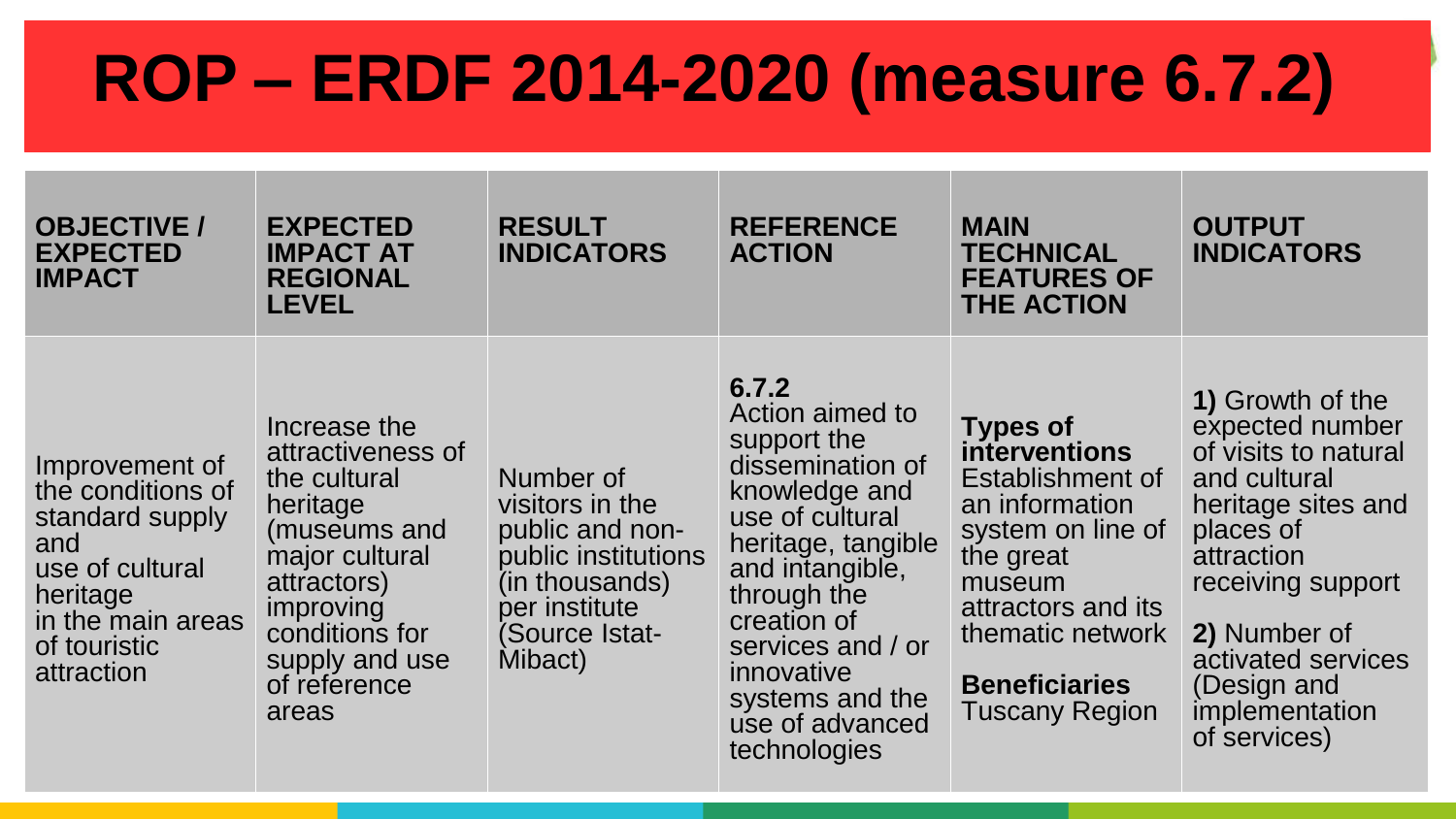#### **toscanaopenresearch.it**

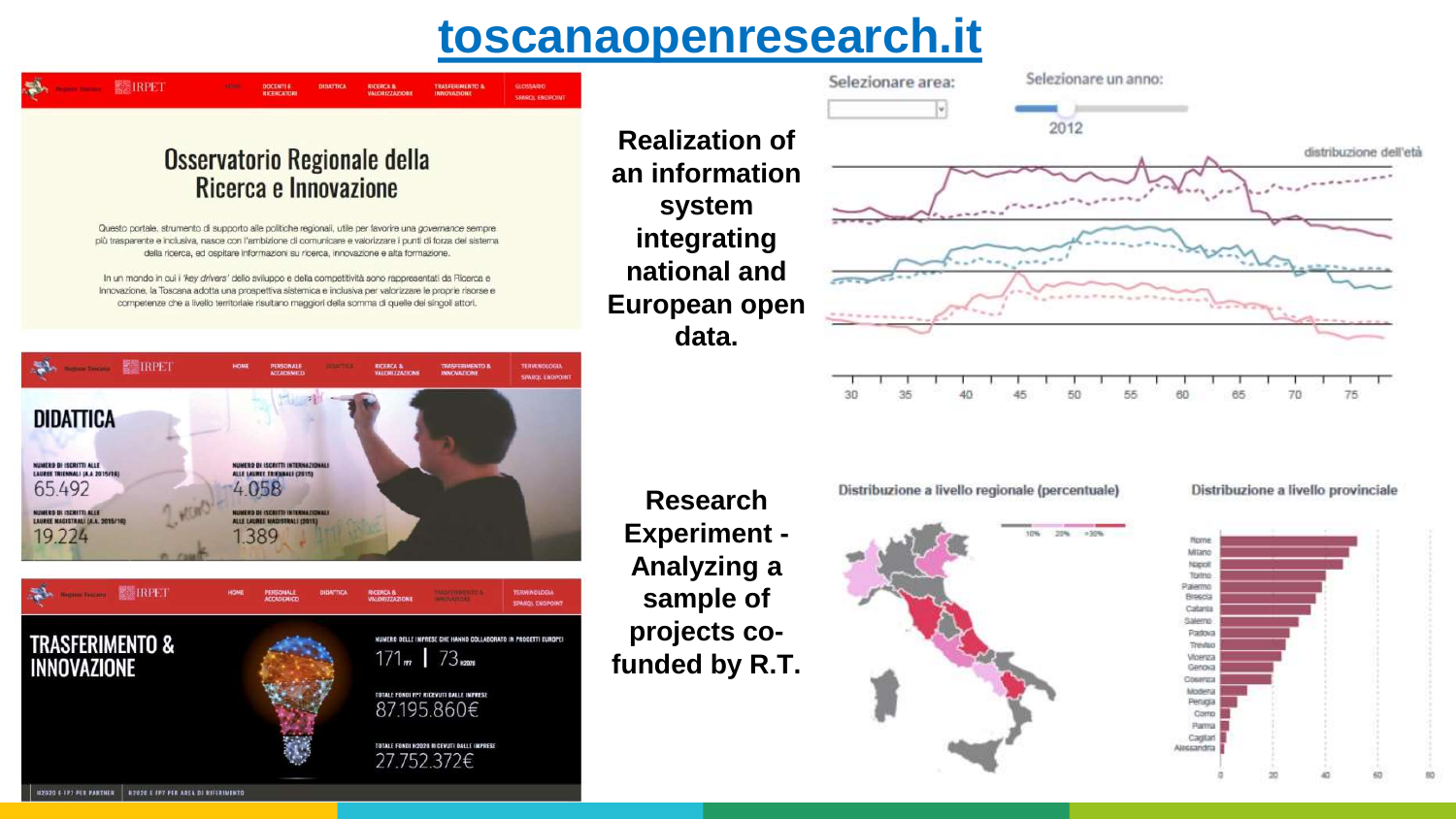### **Topic Analisys and key-words related to last funding opportunities promoted by Tuscany Region**





semantic web<br>elettro ottica image analysis servizi web Open data web social networksocial media analisi semantica web reputatio corsi formazione **Strumento web** web semantico sentiment analysis geo localizzazione social network dati statistici capitale umano web social piattaforma learning resistenza trazione business intelligence

**Web & Software**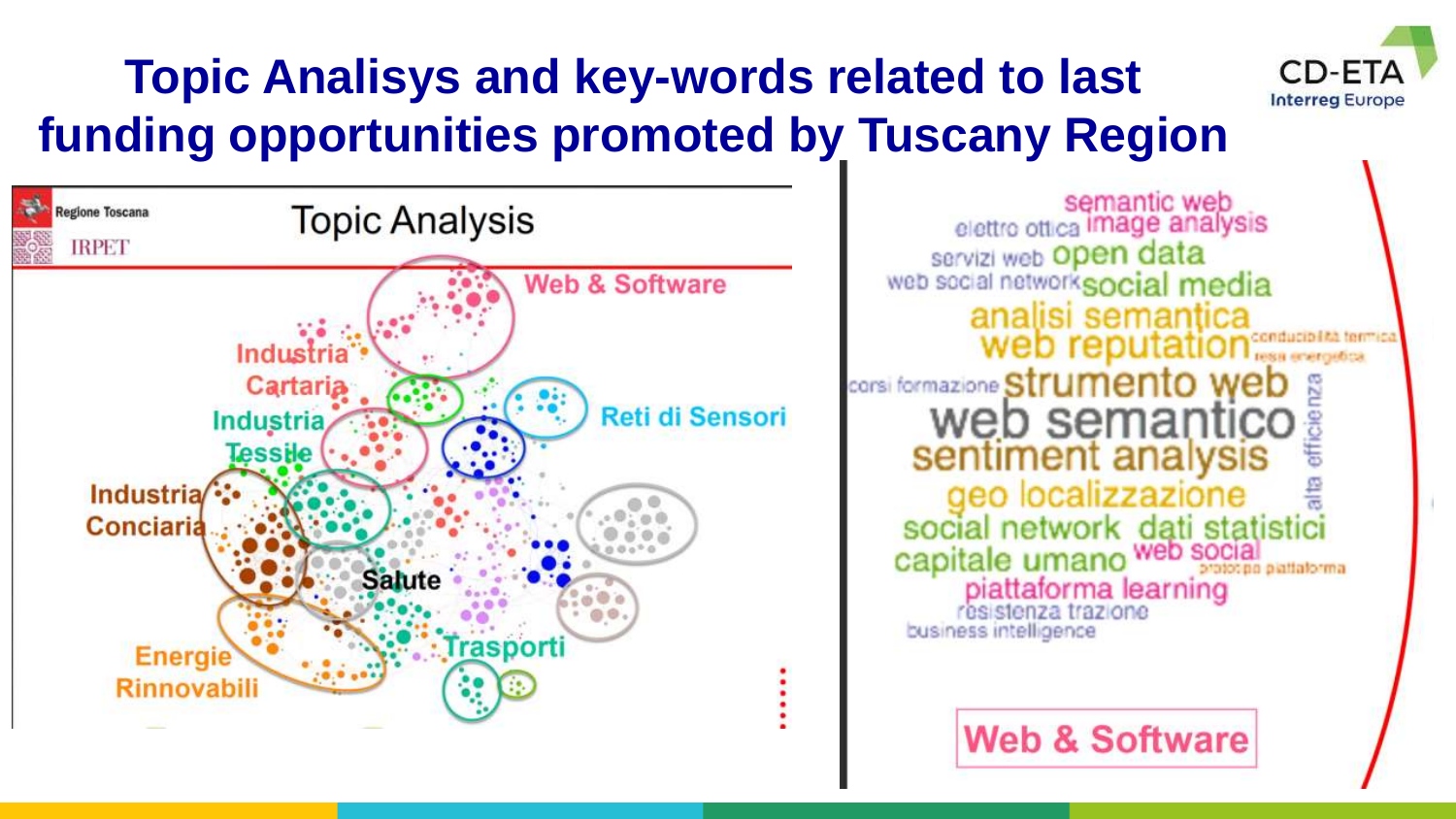#### **OUR THIRD STAKEHOLDER MEETING DIGITIZATION OF MUSEUM AND GALLERIES 23rd MARCH 2017 – FOUNDATION FOR RESEARCH AND INNOVATION PREMISES**

**Standards Techniques Methodology Tools**





CD-F1 **Interreg Europe** 

**Strenghts Weakness Opportunities Threats**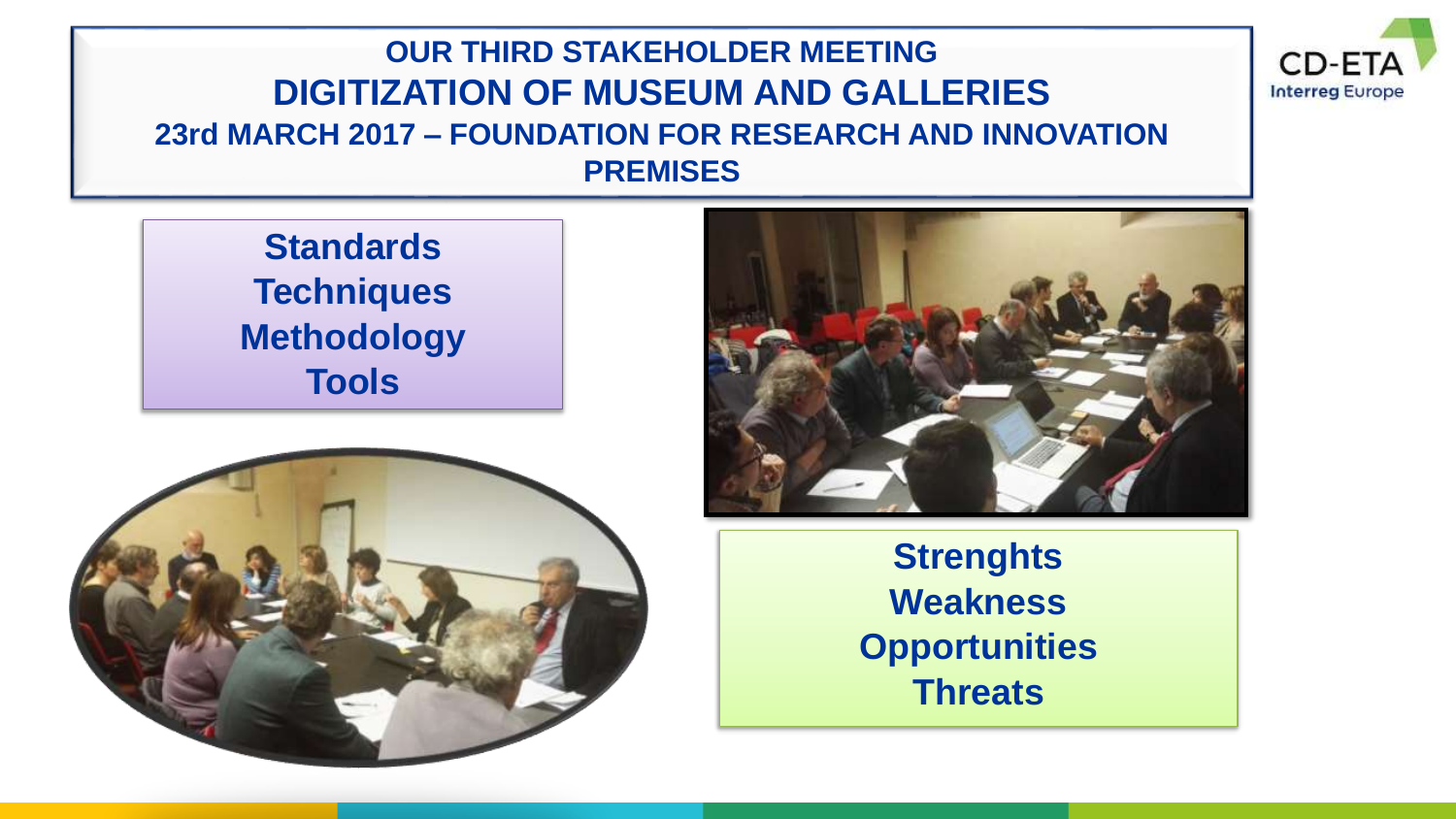# SWOT MATRIX (1/2)



#### *STRENGTHS*

Digitization facilitates fruition both to able-bodied and disabled people

Thanks to digitization, users may obtain more information

**Miniaturization of electronic devices fosters wearable technology, thus allowing a better experience of natural and cultural heritage** 

Digitization has a fundamental role in data storage systems; it is also important to build up smart databases which can be used to improve technologies and methodologies aiming at a better preservation and restauration of natural and cultural heritage

The lack of digital contents risks to be considered as a failure because visitors are generally used to see a digitized reality during exhibitions

*WEAKNESSES*

Public Authorities find it difficult to conclude contracts with research centers due to the complexity of the new Public Procurement Code

**Time has always been a limiting factor in innovation projects: given the long lags, the risk consists in producing obsolete materials** 

**Lack of common standards is a big problem in 2D; it is even more evident in 3D** 

Several prototypes which have been produced thanks to research projects lack of proper maintenance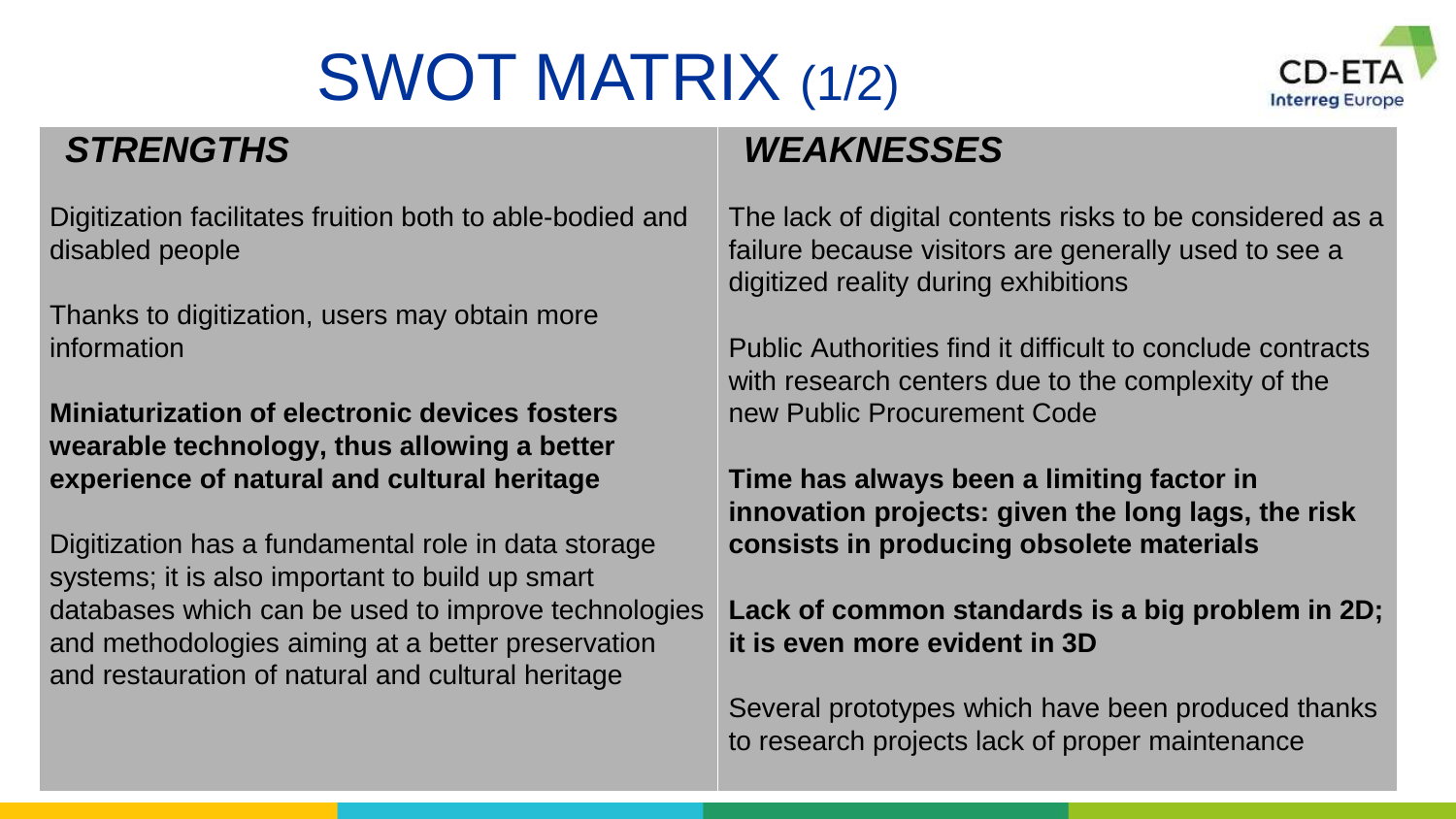# SWOT MATRIX (2/2)



#### *OPPORTUNITIES*

Nowadays, we all make use of mobile devices (smartphone, tablet); it is therefore appropriate to organize guided visits and tours also taking into account the importance of new tools and technologies

Cloud Computing provides shared computer processing resources and data which can be rapidly provisioned and released with minimal management effort, thus improving the visitor experience

Smart devices and internet of things improve classification and cataloguing systems (inference), thus allowing a better preservation of cultural assets

Digitization, just like virtual landscaping, allows users to see things and places that do not exist anymore

**The involvement of enterprises, cultural and research institutions in common projects is a key factor for the development, durability and sustainability of successful products** 

#### *THREATS*

Digitization should not reduce on-site fruition

Commercialization rather than valorization of natural and cultural heritage due to gaming and new digital trends

**Several cultural institutions still ignore how to avoid data cannibalization**